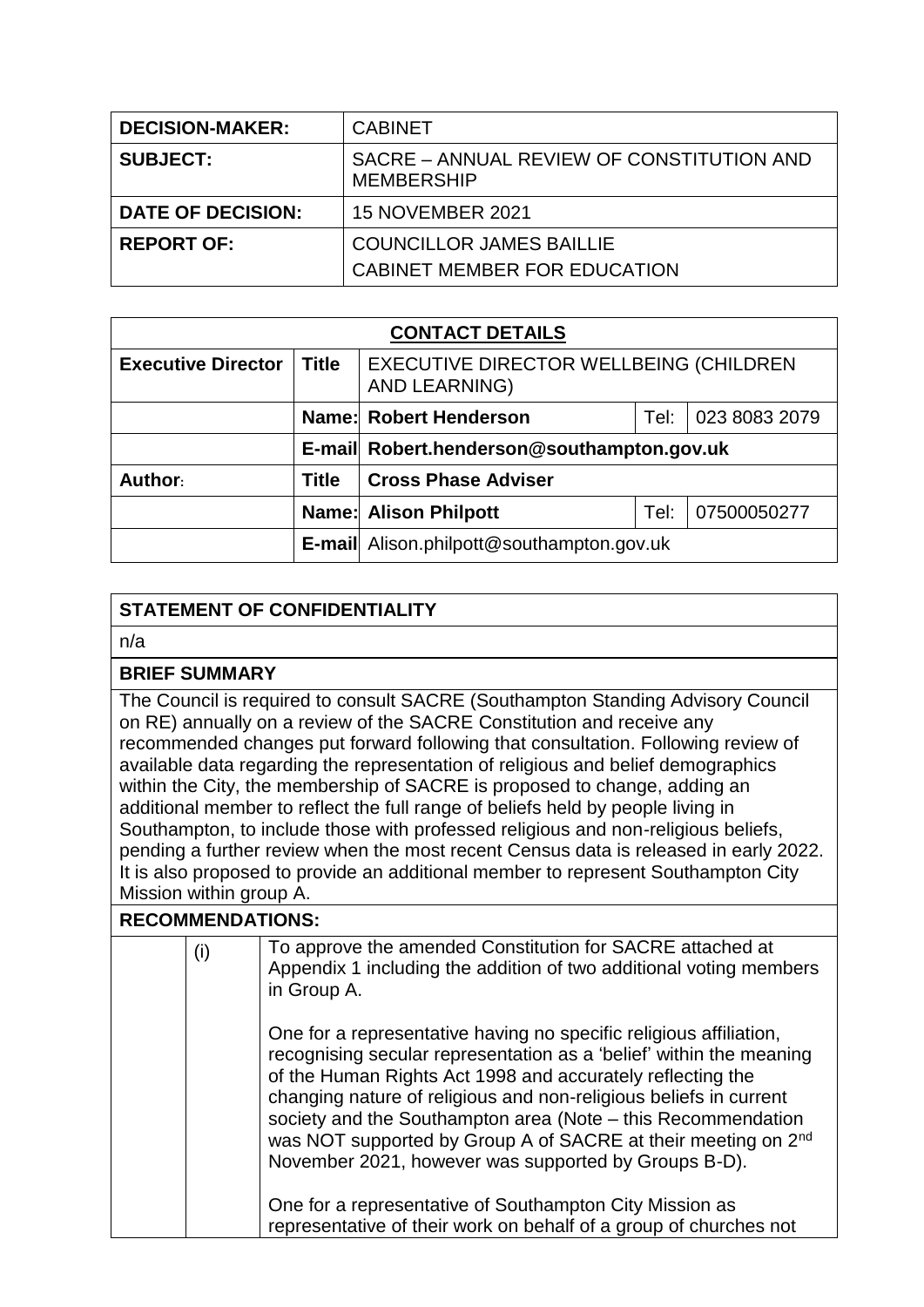|    | covered by the other members (Supported by all SACRE groups at<br>their meeting on 2 <sup>nd</sup> November 2021).                                                                                                                                                                                                                                                                                                                                                                                                                                                                                                                                                                                                                                                                                                                                                                                                                                                                                                                      |                                                                                                                                                                                                                                                                                                                                                                                                      |  |  |
|----|-----------------------------------------------------------------------------------------------------------------------------------------------------------------------------------------------------------------------------------------------------------------------------------------------------------------------------------------------------------------------------------------------------------------------------------------------------------------------------------------------------------------------------------------------------------------------------------------------------------------------------------------------------------------------------------------------------------------------------------------------------------------------------------------------------------------------------------------------------------------------------------------------------------------------------------------------------------------------------------------------------------------------------------------|------------------------------------------------------------------------------------------------------------------------------------------------------------------------------------------------------------------------------------------------------------------------------------------------------------------------------------------------------------------------------------------------------|--|--|
|    | (ii)                                                                                                                                                                                                                                                                                                                                                                                                                                                                                                                                                                                                                                                                                                                                                                                                                                                                                                                                                                                                                                    | If recommendation (i) above is approved Cabinet is asked to<br>delegate authority to the Executive Director of Wellbeing, following<br>consultation with the Chair of Sacre to agree an application process<br>and determine any applications / appoint members to the 'belief'<br>vacancy set out above.                                                                                            |  |  |
|    | (iii)                                                                                                                                                                                                                                                                                                                                                                                                                                                                                                                                                                                                                                                                                                                                                                                                                                                                                                                                                                                                                                   | To delegate authority to the Executive Director of Wellbeing,<br>following consultation with the Chair of Sacre to carry out a further<br>review of SACRE membership once the Census 2021 data has been<br>published in 2022 and to bring back any further recommendations on<br>Membership changes to the next annual review of the SACRE<br>Constitution in November 2022.                         |  |  |
|    | (iv)                                                                                                                                                                                                                                                                                                                                                                                                                                                                                                                                                                                                                                                                                                                                                                                                                                                                                                                                                                                                                                    | To approve the additional changes to the constitution including that<br>SACRE 2.1; must follow the SCC complaints process for any<br>complaints received; 12.2 that future decisions from SACRE do not<br>require unanimity; minor word changes to represent the changing<br>landscape of maintained and academy schools, and job role titles.<br>(SACRE unanimously supported this recommendation). |  |  |
|    |                                                                                                                                                                                                                                                                                                                                                                                                                                                                                                                                                                                                                                                                                                                                                                                                                                                                                                                                                                                                                                         | <b>REASONS FOR REPORT RECOMMENDATIONS</b>                                                                                                                                                                                                                                                                                                                                                            |  |  |
| 1. |                                                                                                                                                                                                                                                                                                                                                                                                                                                                                                                                                                                                                                                                                                                                                                                                                                                                                                                                                                                                                                         | Recommendation i                                                                                                                                                                                                                                                                                                                                                                                     |  |  |
|    | Current data that has been collected from the available school information<br>systems indicate that parents of over 13,500 children (40%) recorded that<br>their child has "no religion" which is the largest single group represented<br>across current pupils across the city. There is no further breakdown available<br>so it is not known if any other non-religiously affiliated groups would want to<br>have a seat on SACRE.                                                                                                                                                                                                                                                                                                                                                                                                                                                                                                                                                                                                    |                                                                                                                                                                                                                                                                                                                                                                                                      |  |  |
|    | During the last review (November 2020) full voting membership for Humanists<br>as a specific group was considered, but not recommended. This previous<br>decision has been considered in this review and there was insufficient<br>evidence that Humanists would represent all people who would be within this<br>population group.<br>A review of pupil data has shown a need to reflect wider 'belief' systems<br>(including a belief in secularism) and recognises based on the current<br>evidence that a place should be made available to accommodate this within<br>the SACRE Constitution. In order to ensure all groups representing secular or<br>non-religious beliefs have an opportunity to apply for a place on SACRE an<br>application process, has been proposed so SACRE can aim to ensure<br>appropriate representation from across all groups, within the SACRE legal<br>framework, who may belong to the population group in the city, and recognise<br>this would include people who would say they are Humanists. |                                                                                                                                                                                                                                                                                                                                                                                                      |  |  |
|    | If this proposal is rejected and the status quo persists then it is probable that<br>the South Hampshire Humanists and / or other affected groups will seek a<br>Judicial Review with an aim to have the decision overturned. A similar risk<br>would exist if Humanists were simply appointed to the SACRE without a fair<br>and transparent application process open to all. This would potentially have a<br>financial and reputational implication to SCC.                                                                                                                                                                                                                                                                                                                                                                                                                                                                                                                                                                          |                                                                                                                                                                                                                                                                                                                                                                                                      |  |  |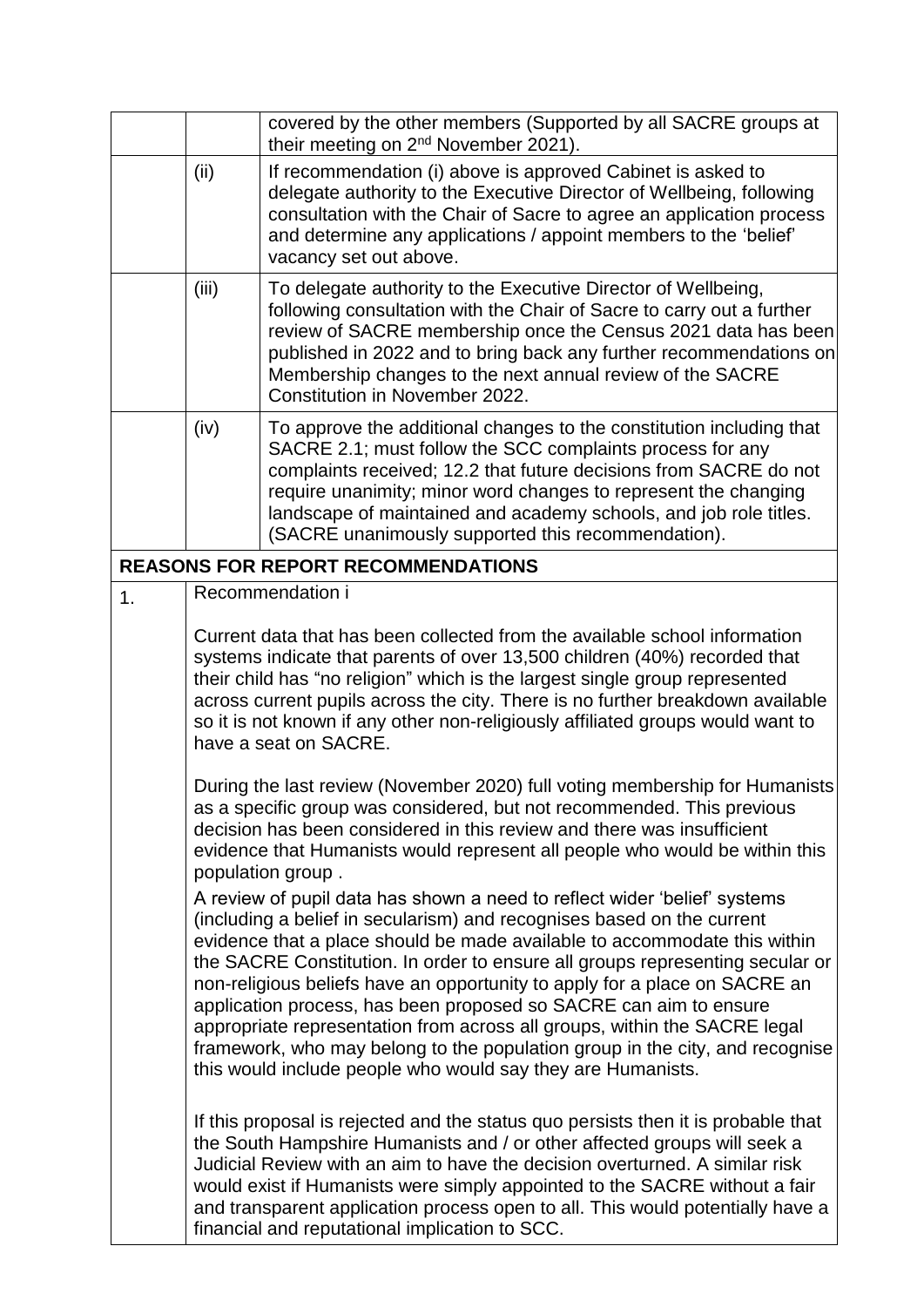|    | Group A to which both proposed new membership groups would join did not<br>give a reason for their non-unanimity regarding the non-religiously affiliated<br>member recommendation. But they did state they were not unanimous and<br>therefore under the current constitution this meant they could not vote to<br>approve the recommendation. The three other groups B-D all voted to<br>approve the recommendation,                                                                                                                                                                                                                                                                                                                                                                                            |
|----|-------------------------------------------------------------------------------------------------------------------------------------------------------------------------------------------------------------------------------------------------------------------------------------------------------------------------------------------------------------------------------------------------------------------------------------------------------------------------------------------------------------------------------------------------------------------------------------------------------------------------------------------------------------------------------------------------------------------------------------------------------------------------------------------------------------------|
|    | Second part of recommendation i<br>The Southampton City Mission should be considered within Group A<br>members as a "Christian Charity seeking to serve the whole Church as it<br>serves the city of Southampton". Southampton City Mission may consider its<br>place within other organisations or together with the other named<br>denominational groups – both of which are within Group A. Therefore, there is<br>a current position to apply for membership within in the current constitution<br>arrangements. This was approved as a unanimous vote for all four groups<br>on SACRE.                                                                                                                                                                                                                       |
| 2. | Recommendations ii                                                                                                                                                                                                                                                                                                                                                                                                                                                                                                                                                                                                                                                                                                                                                                                                |
|    | This recommendation was made so as to aid the ability to move swiftly<br>forwards to design a process that is fair and transparent for any persons who<br>would wish to apply. This was not unanimously supported by Group A as a<br>direct result of their decision not to support offering an additional vacancy to<br>which the application process would apply. Groups B approved accepting it<br>was recognised as a compromise position to their preferred option of simply<br>appointing a Humanist representative to Group A, and groups C and D voted<br>unanimously to support.<br>Recommendation iii was made as the census data should be available Spring                                                                                                                                            |
|    | 2022 and at this point a more robust review would be able to be undertaken of<br>all membership groups so as to ensure that representation is accurate of the<br>City's current population. This was unanimously supported by SACRE and<br>would result in a full review of all membership places and allocation of places<br>in the November 2022 review of the SACRE Constitution and membership.                                                                                                                                                                                                                                                                                                                                                                                                               |
|    | Recommendation iv – was made to ensure that the constitution includes the<br>expectation if the SACRE received complaints as part of its duty, the better<br>reflect the changing education landscape for schools whilst recognising that<br>88% of schools locally use the syllabus which includes the majority of schools<br>who become academies also. The other aspect was to remove the need for<br>unanimity for group decisions which can be hindered if there is non-<br>attendance or the group could reach a compromise position. That is not<br>currently possible in the current constitution so would be of benefit to<br>business moving forwards in a pragmatic manner collaboratively recognising<br>that not all groups may always agree, but that the option for compromise can<br>be achieved. |
|    | ALTERNATIVE OPTIONS CONSIDERED AND REJECTED                                                                                                                                                                                                                                                                                                                                                                                                                                                                                                                                                                                                                                                                                                                                                                       |
| 3. | To either give full membership to Southampton Hampshire Humanists, but<br>thereby preventing other non-faith groups being represented, or having no<br>non-faith groups represented on SACRE which would disenfranchise a<br>sizeable proportion of those living in Southampton and prevent their views<br>and opinions from helping to shape the overall nature of Religious Education                                                                                                                                                                                                                                                                                                                                                                                                                           |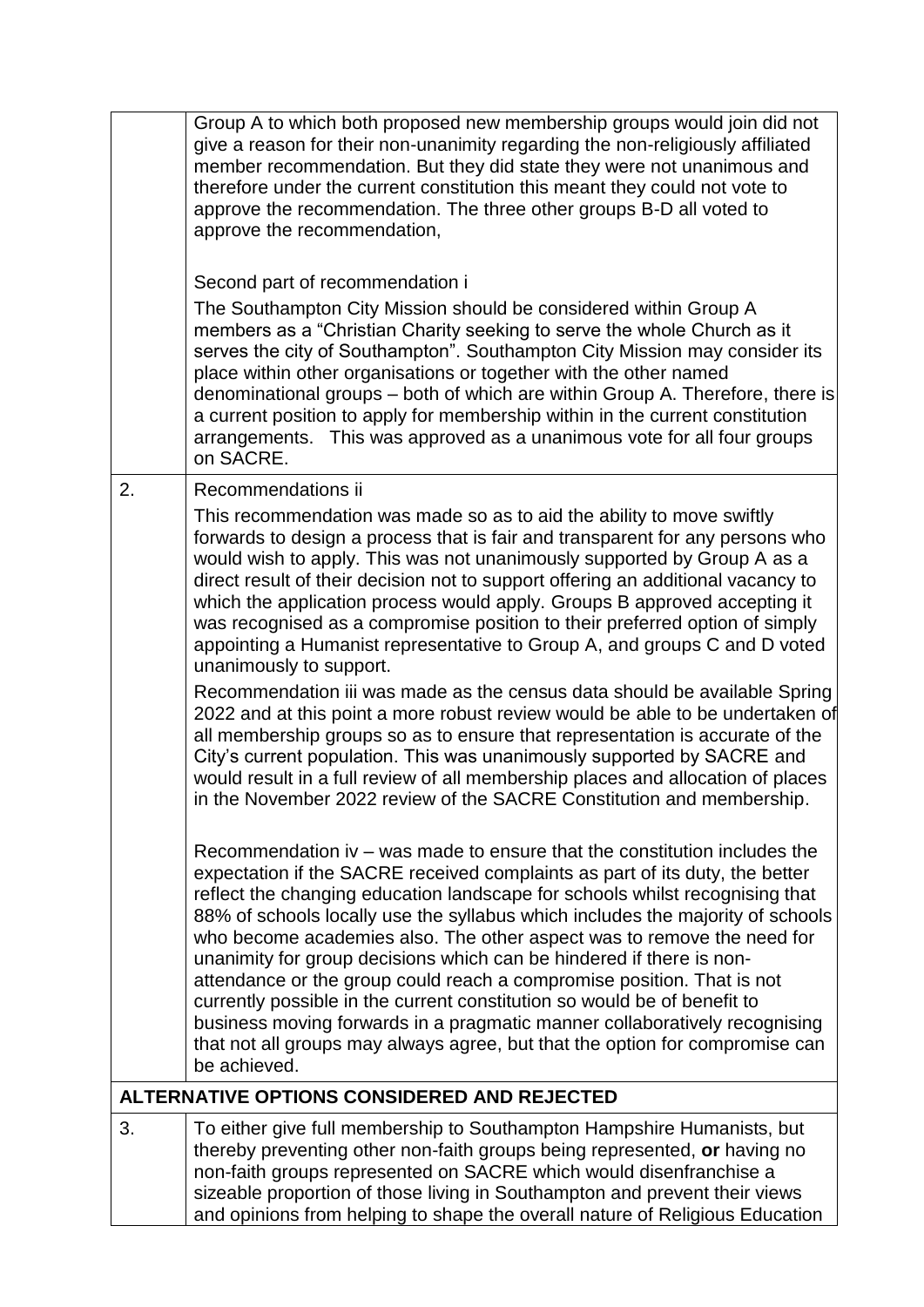|    | in maintained schools specifically under SACRE statutory duties, and those<br>non-maintained who follow the Locally Agreed Syllabus.                                                                                                                                                                                                                                                                                                                                                                                                                                                                                                                                                                                                                                                                                                                                                                                                                                                                                           |
|----|--------------------------------------------------------------------------------------------------------------------------------------------------------------------------------------------------------------------------------------------------------------------------------------------------------------------------------------------------------------------------------------------------------------------------------------------------------------------------------------------------------------------------------------------------------------------------------------------------------------------------------------------------------------------------------------------------------------------------------------------------------------------------------------------------------------------------------------------------------------------------------------------------------------------------------------------------------------------------------------------------------------------------------|
|    | Alternatively, to continue with co-opted member status, for both requested<br>membership additions, however this has previously been the subject of legal<br>challenge by a Local Humanist group and while a legal challenge may be<br>defendable under current legislation, it is unlikely to be in the public interest to<br>defend such proceedings when there is evidence supporting the need to<br>review membership to include more secular belief systems being represented<br>on SACRE.                                                                                                                                                                                                                                                                                                                                                                                                                                                                                                                                |
|    | If the constitution were to retain the need for unanimity for group votes it<br>would mean that compromise decisions would be unable to be achieved<br>which would limit the decision making ability of the committee so this<br>recommendation was made.                                                                                                                                                                                                                                                                                                                                                                                                                                                                                                                                                                                                                                                                                                                                                                      |
|    | <b>DETAIL (Including consultation carried out)</b>                                                                                                                                                                                                                                                                                                                                                                                                                                                                                                                                                                                                                                                                                                                                                                                                                                                                                                                                                                             |
| 4. | There is a legal duty to review the membership of SACRE annually in<br>accordance with the Education Reform Act 1988 and Education Act 1996.                                                                                                                                                                                                                                                                                                                                                                                                                                                                                                                                                                                                                                                                                                                                                                                                                                                                                   |
| 5. | Investigation has been carried out to ascertain what local population and<br>school level data is available to aid SACRE to determine their decision. The<br>data sets used rely upon all schools having input all information for all pupils.<br>Data validity check indicates this is likely to be reasonably accurate, but it is<br>not 100%. The pupil census information no longer captures religion as a<br>required field hence the non-complete data. 88% of Southampton Schools<br>follow the Locally Agreed RE Syllabus which the SACRE has responsibilities<br>for – all maintained schools, but also 25 out of 29 academies also choose to<br>follow the local syllabus. The 5 Catholic schools have their own Diocesan<br>syllabus they must follow. Therefore, just over 80% of pupils across the city<br>are educated through the SACRE recommended syllabus. The census data,<br>yet to be available will provide more reliable data upon which to base any<br>further decision making for next year's review. |
| 6. | At least two additional representative groups have expressed a desire to be<br>represented on SACRE as set out below. These expressions of interest can<br>be taken forward as applications for a place on SACRE within group A -<br>Firstly, for Southampton City Mission as a representative religious body a<br>decision on membership can be made directly within current constitution.<br>Secondly, South Hampshire Humanists can be as part of the proposed<br>application process for a Local Authority designated place for representatives<br>of other belief or non-religiously affiliated groups.                                                                                                                                                                                                                                                                                                                                                                                                                   |
| 7. | A request from the co-opted City Mission representative for Southampton City<br>Mission to become a full member was made in September 2021,<br>Southampton City Mission a well-established charity who in the last year,<br>despite the pandemic have delivered at least part of the religious education<br>provision in 51 schools locally, over 100 days of support and input to schools<br>but do not otherwise qualify for a voting place on the SACRE under current<br>allocation of places.                                                                                                                                                                                                                                                                                                                                                                                                                                                                                                                              |
| 8. | The South Hampshire Humanists have also requested their co-opted position<br>be changed to a voting member of Group A.                                                                                                                                                                                                                                                                                                                                                                                                                                                                                                                                                                                                                                                                                                                                                                                                                                                                                                         |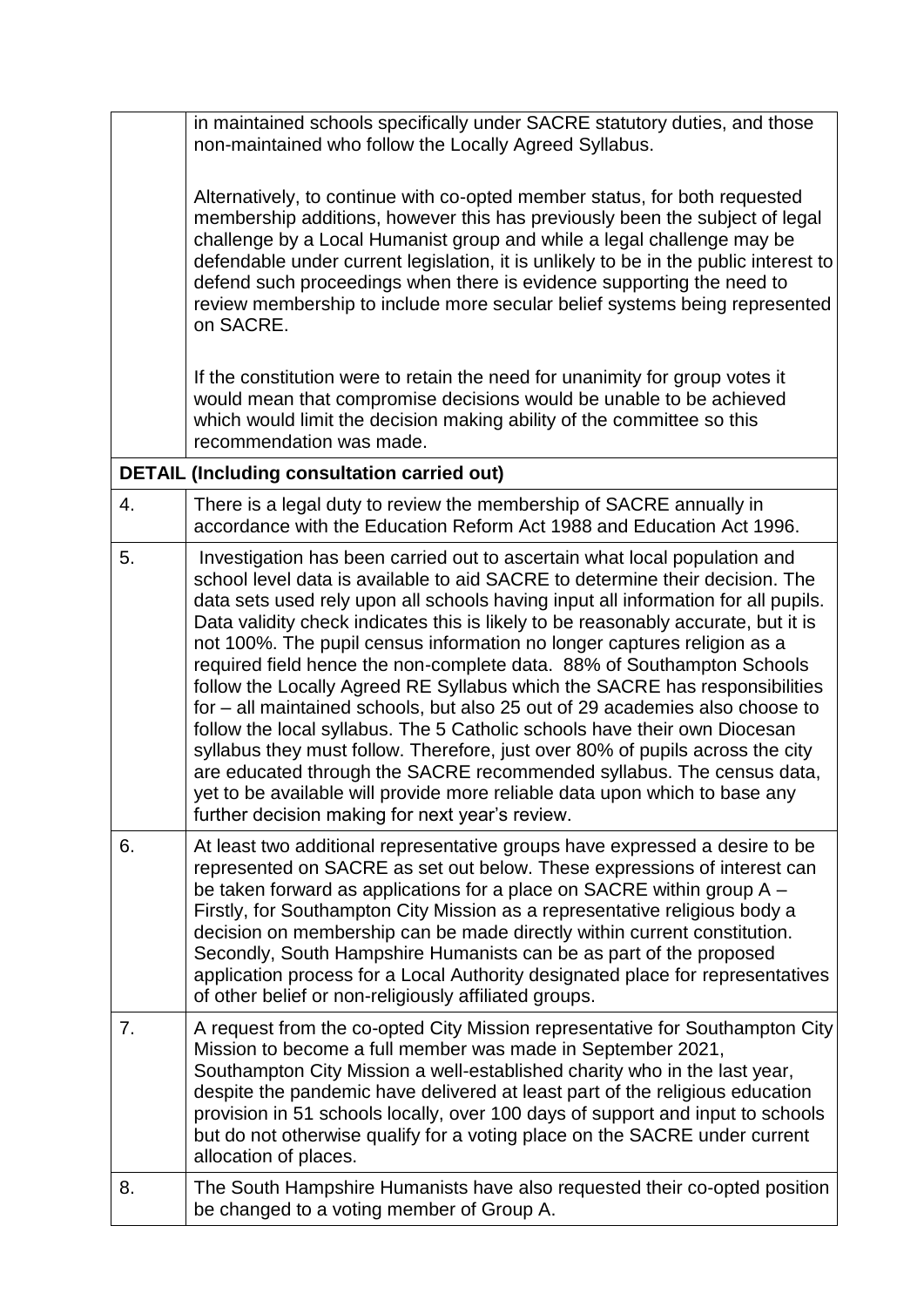|                                                       | Legal advice was sought by the Council in September 2019 which indicated it<br>was not appropriate to convert the Humanist co-opted position to a full voting<br>one at that time.                                                                                                                                                                                                                                                                                                                                                                                                                                                                                                                                                                                                                                                                                                                                                                                                                                                                                                                                                                                                                                                                                                                                                         |  |  |  |
|-------------------------------------------------------|--------------------------------------------------------------------------------------------------------------------------------------------------------------------------------------------------------------------------------------------------------------------------------------------------------------------------------------------------------------------------------------------------------------------------------------------------------------------------------------------------------------------------------------------------------------------------------------------------------------------------------------------------------------------------------------------------------------------------------------------------------------------------------------------------------------------------------------------------------------------------------------------------------------------------------------------------------------------------------------------------------------------------------------------------------------------------------------------------------------------------------------------------------------------------------------------------------------------------------------------------------------------------------------------------------------------------------------------|--|--|--|
|                                                       | Following the request from South Hampshire Humanists to be considered for<br>a full voting position on SACRE a legal challenged was launched in<br>December 2020 by way of pre action protocol letter (Judicial Review). The<br>Council sustained its legal advice, taking independent Counsels Opinion on<br>the merits of its position, and the Judicial Review was withdrawn. The Council<br>did however agree to review the membership of SACRE as part of that<br>withdrawal agreement and bring forward proposed changes to the SACRE<br>Constitution in November 2021 based on evidence of belief and non-belief<br>systems within the City and the degree to which any individual organisation<br>could claim to represent those. While it is clear that there is a substantial<br>proportion of the population identifying that they either have no faith or<br>another form of belief system, there is insufficient data currently available to<br>determine that these individuals and groups would be adequately represented<br>by the South Hampshire Humanist organisation. It is therefore proposed, in<br>order to be fair and transparent, that a place be offered to a secular belief<br>representative through an application process and the South Hampshire<br>Humanist application put forward through that process. |  |  |  |
| 9.                                                    | Sacre me to consider this report and its recommendations on 2 <sup>nd</sup> November<br>2021 as a consultee on any prosed Constitutional changes (with the final<br>decision resting with the Council). Sacres' voting on each recommendation is<br>reflected above. No reasons were given as to why Group A were unable to<br>achieve unanimity on supporting the recommendation to add a 'belief'<br>representative to group A. It was simply noted that one member of the group<br>did not feel able to support the proposal.                                                                                                                                                                                                                                                                                                                                                                                                                                                                                                                                                                                                                                                                                                                                                                                                           |  |  |  |
|                                                       | <b>RESOURCE IMPLICATIONS</b>                                                                                                                                                                                                                                                                                                                                                                                                                                                                                                                                                                                                                                                                                                                                                                                                                                                                                                                                                                                                                                                                                                                                                                                                                                                                                                               |  |  |  |
|                                                       | <b>Capital/Revenue</b>                                                                                                                                                                                                                                                                                                                                                                                                                                                                                                                                                                                                                                                                                                                                                                                                                                                                                                                                                                                                                                                                                                                                                                                                                                                                                                                     |  |  |  |
| 10.                                                   | None applicable.                                                                                                                                                                                                                                                                                                                                                                                                                                                                                                                                                                                                                                                                                                                                                                                                                                                                                                                                                                                                                                                                                                                                                                                                                                                                                                                           |  |  |  |
|                                                       | <b>Property/Other</b>                                                                                                                                                                                                                                                                                                                                                                                                                                                                                                                                                                                                                                                                                                                                                                                                                                                                                                                                                                                                                                                                                                                                                                                                                                                                                                                      |  |  |  |
| 11.                                                   | Time implication is likely to be required to manage the application process.<br>This may require the Executive Director for wellbeing to set aside time to<br>meet, consider and take decisions regarding further new member groups.<br>It is anticipated that due to SACRE members being volunteers and from a                                                                                                                                                                                                                                                                                                                                                                                                                                                                                                                                                                                                                                                                                                                                                                                                                                                                                                                                                                                                                            |  |  |  |
|                                                       | range of locations the process will be developed to manage a remote process<br>to review applications.                                                                                                                                                                                                                                                                                                                                                                                                                                                                                                                                                                                                                                                                                                                                                                                                                                                                                                                                                                                                                                                                                                                                                                                                                                     |  |  |  |
|                                                       | <b>LEGAL IMPLICATIONS</b>                                                                                                                                                                                                                                                                                                                                                                                                                                                                                                                                                                                                                                                                                                                                                                                                                                                                                                                                                                                                                                                                                                                                                                                                                                                                                                                  |  |  |  |
| Statutory power to undertake proposals in the report: |                                                                                                                                                                                                                                                                                                                                                                                                                                                                                                                                                                                                                                                                                                                                                                                                                                                                                                                                                                                                                                                                                                                                                                                                                                                                                                                                            |  |  |  |
| 12.                                                   | The SACRE has been established pursuant to the Education Reform Act<br>1988 and its membership is determined in accordance with s390 Education<br>Act 1996 and supporting Regulations and Guidance.                                                                                                                                                                                                                                                                                                                                                                                                                                                                                                                                                                                                                                                                                                                                                                                                                                                                                                                                                                                                                                                                                                                                        |  |  |  |
| 13.                                                   | s390 of the 1996 Act requires that the Council appoint to Group A "a group of<br>persons to represent such Christian denominations and other religions and<br>denominations of such religions as, in the opinion of the authority, will<br>appropriately reflect the principal religious traditions in the area". Even if the                                                                                                                                                                                                                                                                                                                                                                                                                                                                                                                                                                                                                                                                                                                                                                                                                                                                                                                                                                                                              |  |  |  |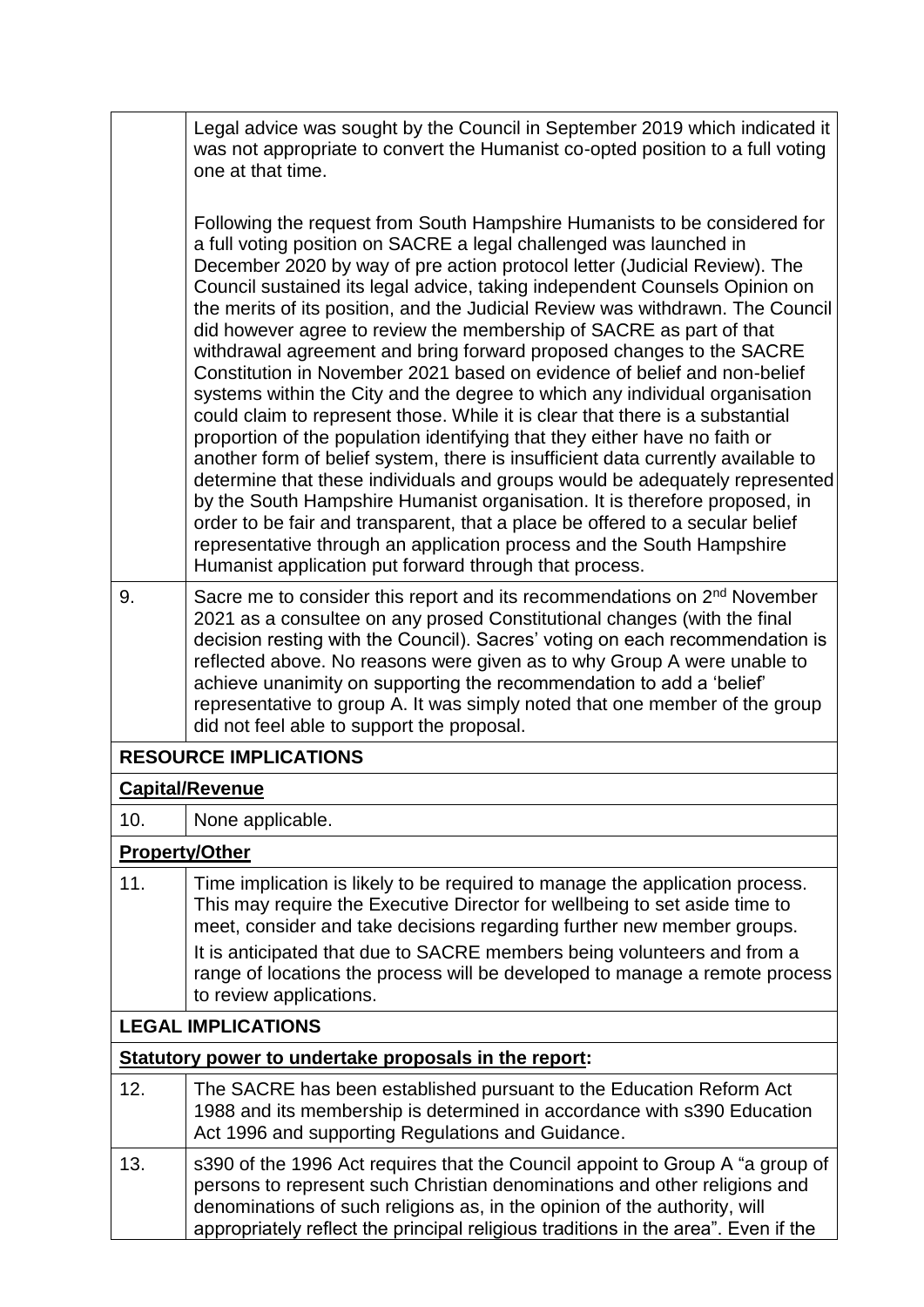words "or beliefs" are inserted after "such religions" and "or belief" after "traditions" as recent challenges have argued should be the case in accordance with the provisions of the Human Rights Act 1998, the Council may appoint full members of Group A only where it is satisfied that those members "appropriately reflect" the "principal" religious (or belief) traditions in the area. The Council has carried out a review and determined there is a need to provide voting places to up to two additional members on Sacre to be selected via a fair and transparent application process absent further detail of the breakdown of these beliefs into , for example, Humanism, or other belief systems.

## **Other Legal Implications:**

14. Human Rights Act 1998 (discussed above)

## **RISK MANAGEMENT IMPLICATIONS**

15. Risks around the decision are linked to any decisions SACRE make in the future. This is linked to the current GROUP A membership having vacancies as well as adopting a process that may be viewed by some as being beyond the legal SACRE framework.

#### **POLICY FRAMEWORK IMPLICATIONS** 16. The work of SACRE meets a statutory duty - a regularly reviewed Locally Agreed Syllabus for Religious Education, with monitoring across schools to improve outcomes for children regarding school's statutory duties for religious education and collective worship. It also provides advice and guidance to schools regarding faith matters they may encounter, including for the teaching of statutory relationships guidance from a faith perspective.

| <b>KEY DECISION?</b>               | <b>No</b> |                          |
|------------------------------------|-----------|--------------------------|
| <b>WARDS/COMMUNITIES AFFECTED:</b> |           | All                      |
|                                    |           | SUPPORTING DOCUMENTATION |
|                                    |           |                          |

## 1. Final Proposed changes to SACRE constitution – November 2021

#### **Documents In Members' Rooms**

| $\mathbf 1$ .                                                                                                                   | <b>Equality and Safety Impact Assessment</b> |  |  |
|---------------------------------------------------------------------------------------------------------------------------------|----------------------------------------------|--|--|
| 2.                                                                                                                              |                                              |  |  |
| <b>Equality Impact Assessment</b>                                                                                               |                                              |  |  |
| Do the implications/subject of the report require an Equality and<br>Yes<br>Safety Impact Assessment (ESIA) to be carried out.  |                                              |  |  |
| <b>Data Protection Impact Assessment</b>                                                                                        |                                              |  |  |
| Do the implications/subject of the report require a Data Protection<br><b>No</b><br>Impact Assessment (DPIA) to be carried out. |                                              |  |  |
| <b>Other Background Documents</b><br>Other Background documents available for inspection at:                                    |                                              |  |  |